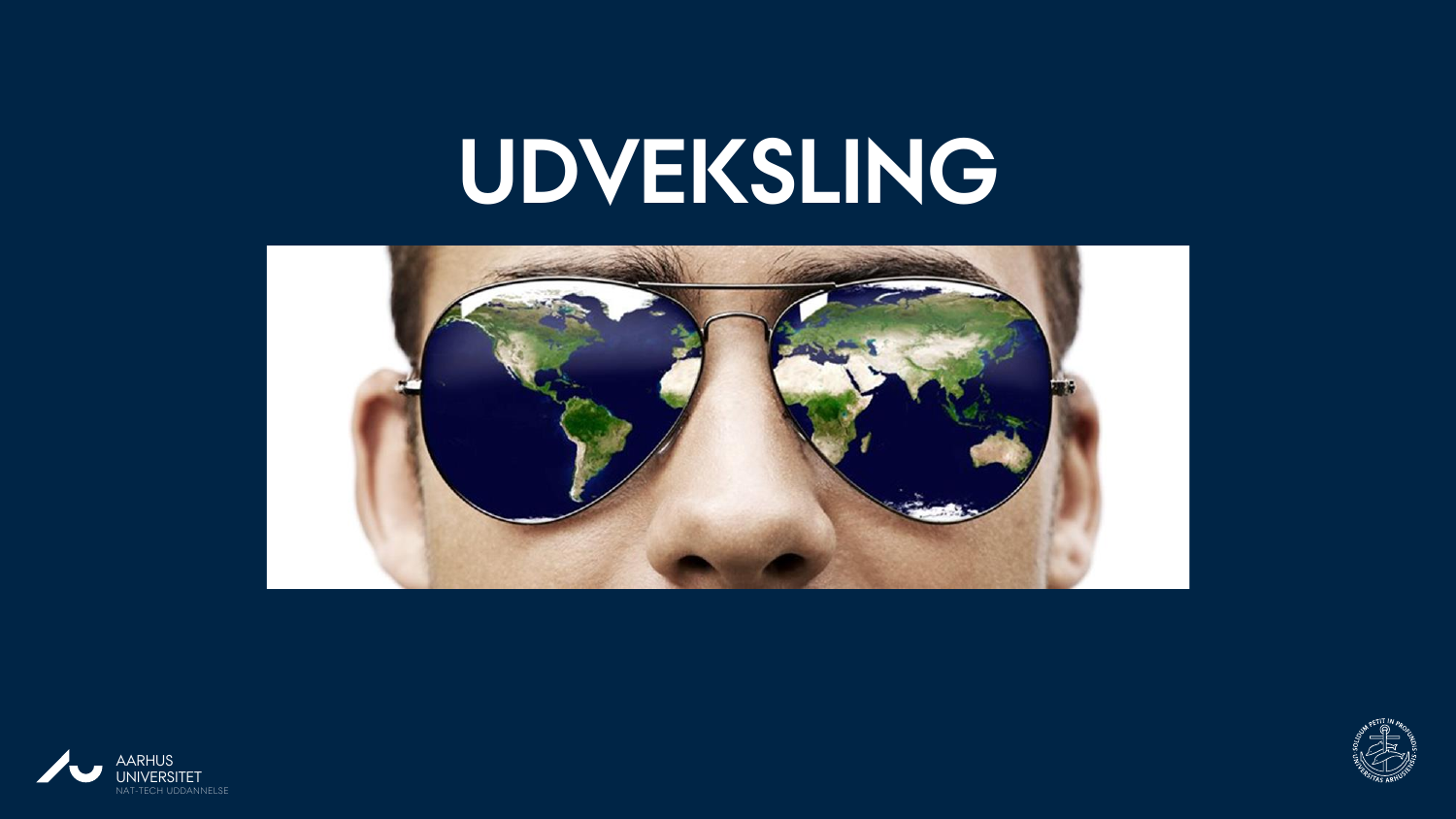# **PROGRAM**

- Hvor kan jeg komme hen?
- Hvordan søger jeg?
- $\checkmark$  Finansiering
- Hvad får jeg ud af det?



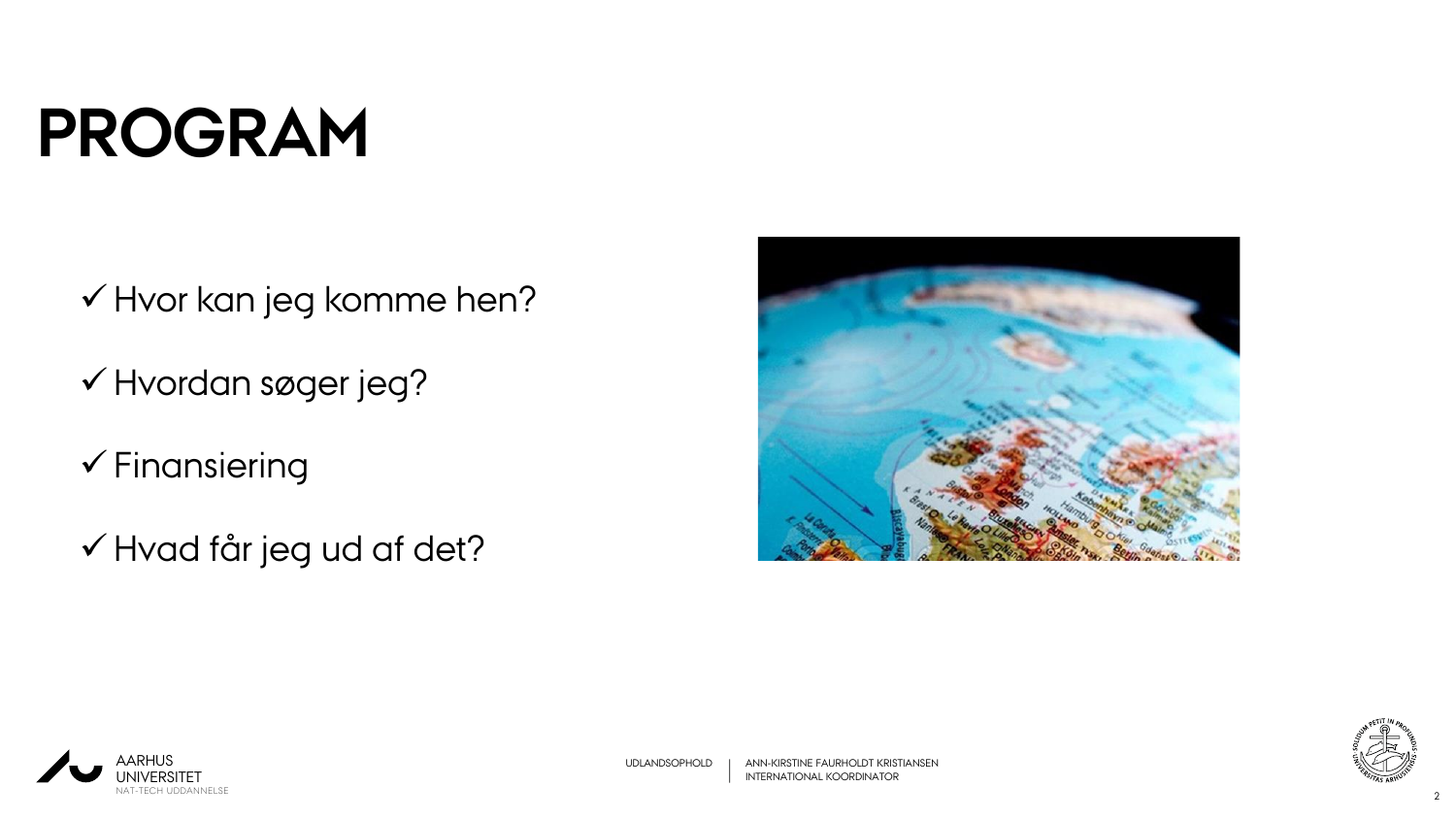## **HVOR**

- 1. Norge
- 2. Australien
- 3. Singapore
- 4. Holland
- 5. Canada

6. Kina 7. Tyskland 8. USA 9. Sverige 10. Storbritannien

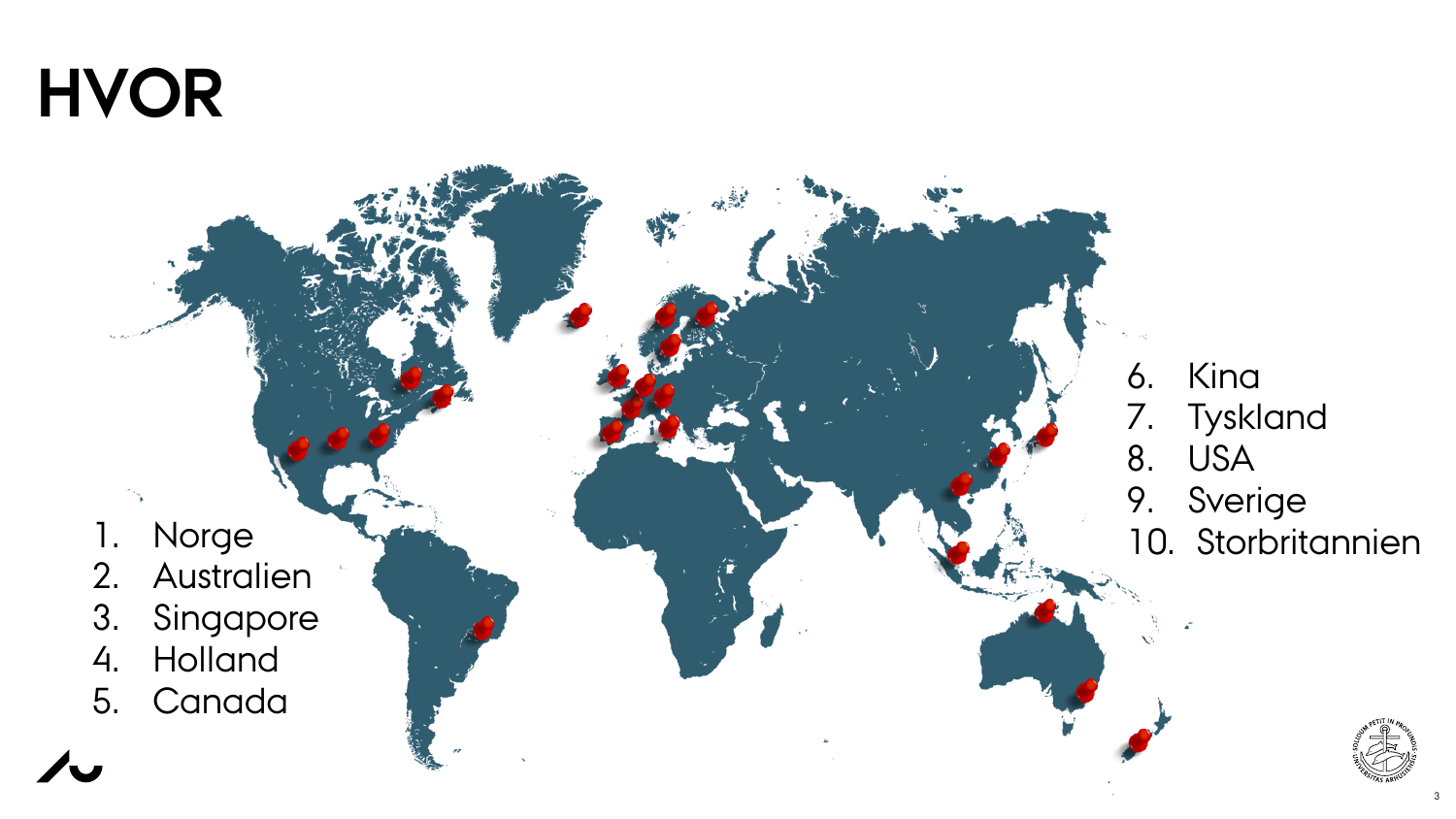### **Udveksling - Geoscience**

**Storbritannien** University of Reading

#### **Holland og Belgien**

Ghent University Groningen University Radboud University Nijmegen Université catholique de Louvain

#### **Norge**

Universitetet i Bergen Norges TekNat. Universitet Universitetet i Oslo

**Island** University of Iceland

#### **Tyskland**

Christian-Albrechts-Universitat zu Kiel

**Italien og Spanien** Universita degli studi di Padova Universitat de Barcelona

#### **Schweiz**

Université de Neuchâtel

#### **Polen**

Adam Mickiewics University in Poznan University of Warsaw

Erasmus-stipendiet gives til studerende, der skal på studieophold ved et af partneruniversiteter inden for Erasmus-programmet.

Når du er nomineret til en studieplads tages du automatisk i betragtning til et stipendium.



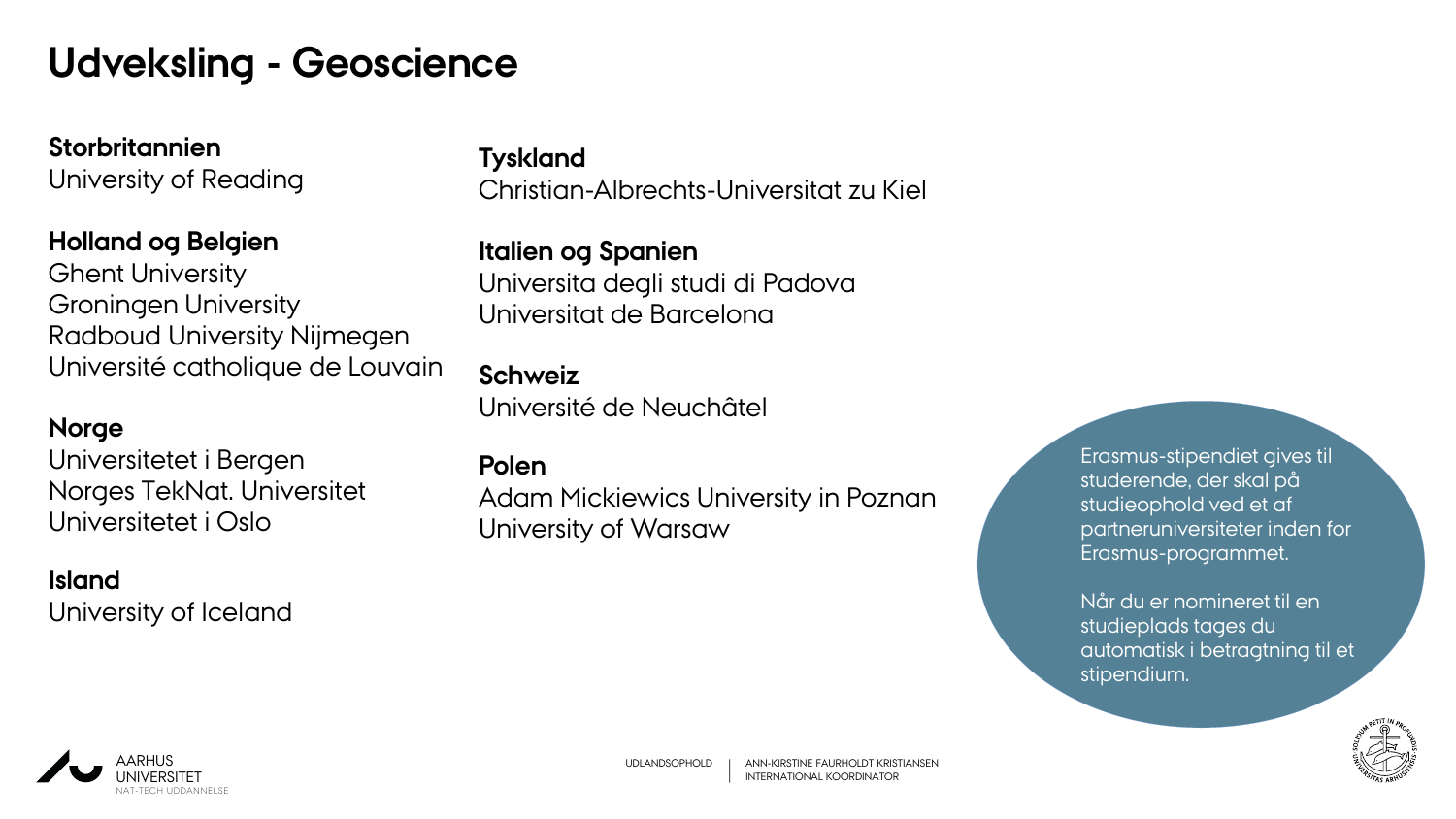### **Udveksling på AU aftaler i Europa**

#### **Finland**

Helsinki University Lapland University Tampere University University of Oulu University of Eastern Finland Vaasa University Åbo Akademy University University of Turku

#### **Faroe Islands/Iceland/Greenland**

University of the Faroe Islands University of Greenland University of Reykjavik



#### **Norway**

Norwegian University of Science and Technology (NTNU) University of Agder University of Bergen University of Oslo University of Stavanger University of Tromsø University of South-Eastern Norway

#### **Sweden**

Göteborg University Luleå Tekniska Universitet Stockholm University Umeå University Uppsala University

**United Kingdom** University of Leeds - only BSc courses University of Liverpool - only BSc courses

Erasmus-stipendiet gives til studerende, der skal på studieophold ved et af partneruniversiteter inden for Erasmus-programmet.

Når du er nomineret til en studieplads tages du automatisk i betragtning til et stipendium.

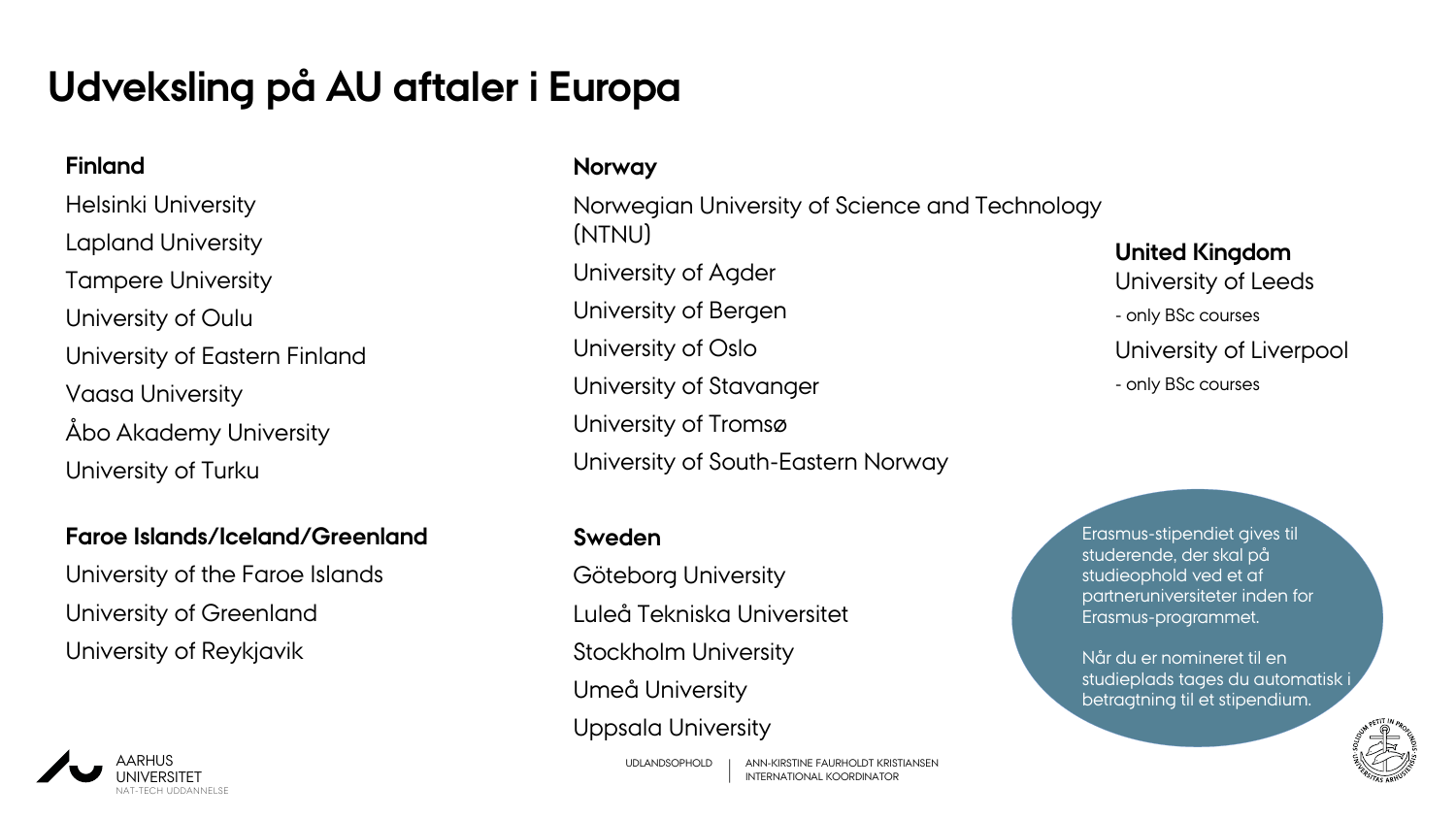### **Udveksling på AU aftaler i Nordamerika**

#### **Canada**

#### Brock University

- physics, chemistry, biology/mol. bio, geology, mathematics, statistics, computer science

#### Dalhousie University

- only **undergraduate courses** in engineering, animal, food and plant sciences, computer science, physics, chemistry, biology/mol. bio., geoscience, mathematics, statistics

#### University of New Brunswick

- computer science, physics, chemistry, biology/mol. bio., geoscience, mathematics, statistics, engineering

#### University of the Fraser Valley

#### - only **undergraduate courses**

- agriculture**,** engineering, computer science, physics, astronomy, chemistry, biology/mol. bio., geoscience, mathematics

> Der er ikke tilknyttet stipendium til udvekslingspladser uden for Europa

#### **USA**

#### University of Calfornia

- 10 campus locations: Berkeley, Davis, Irvine, Los Angeles, Merced, Riverside, San Diego, Santa Barbara, Santa Cruz, and San Francisco

- 3 priorities must be chosen
- only possible to earn 30 ECTS credits at Berkeley and Merced due to term structure

#### MAUI network (Mid-America Universities International)

- 3 priorities must be chosen
- see MoveON for info about all 18 universities in the network

#### University of North Carolina Chapel Hill

- students can take courses at any department within the College of Arts and Sciences
- chemistry, biology/mol. bio, geoscience, mathematics, computer science, physics and astronomy

#### University of Washington

- only **undergraduate courses**
- all subjects , mainly physics and astronomy, chemistry, biology/mol. bio., geoscience, mathematics, statistics

#### University of Vermont

- open to undergraduate students - graduate students will be considered on a case-by-case basis - all subjects



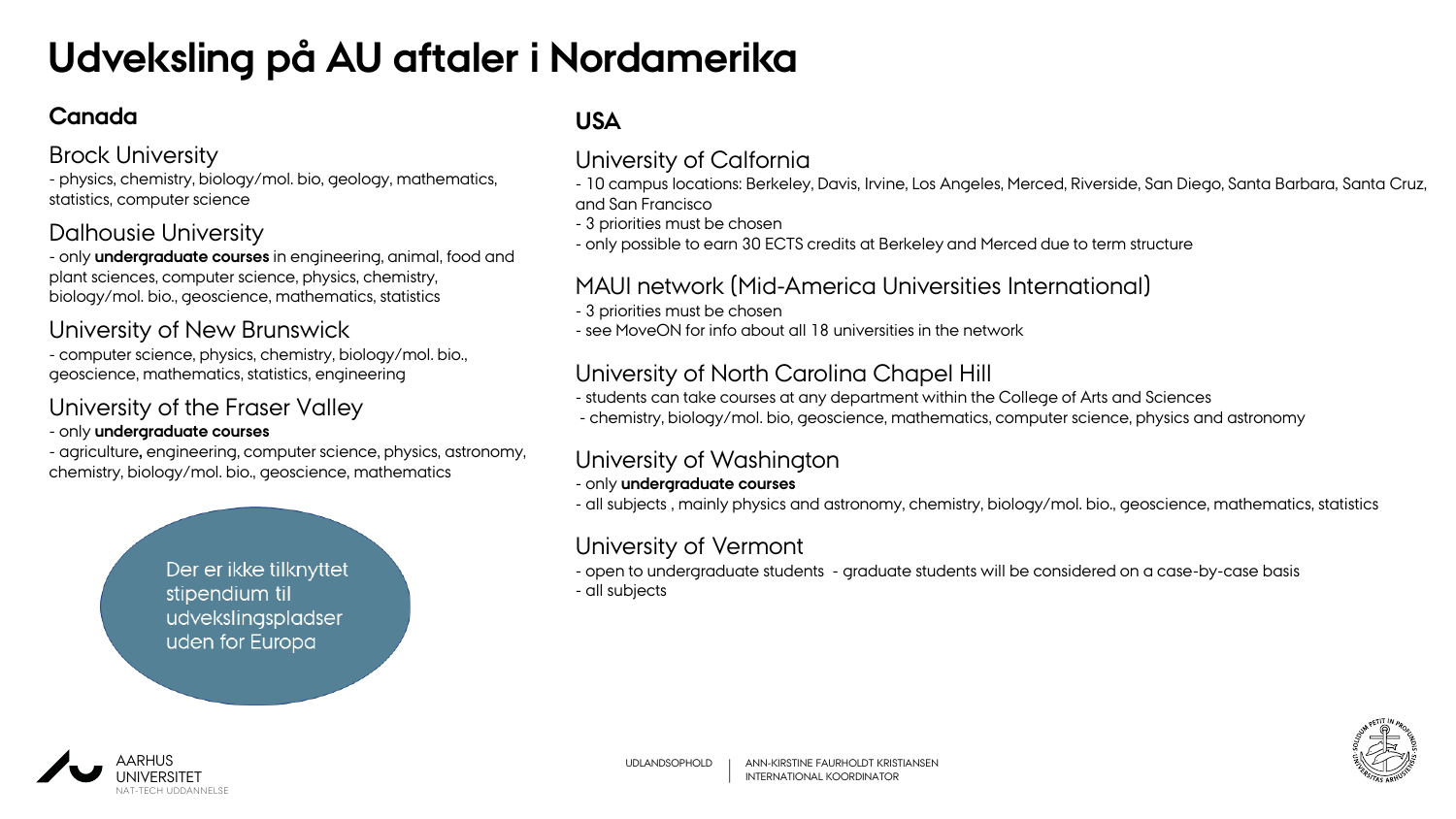### **Udveksling på AU aftaler i verden**

#### **Australia**

Australian National University Deakin University James Cook University Queensland University of Technology RMIT Melbourne University of New South Wales University of Sydney University of Western Sydney University of Wollonggong

#### **Egypt**

American University in Cairo

#### **Hong Kong**

City University of Hong Kong -only BSc courses

#### **China**

Nanjing Agricultural University Tsinghua University - only few UK taught courses University of Nottingham, Ningbo Zhejiang University

#### **Korea**

Korea University Sogang University Seoul University

**Thailand** Chulalongkorn University

#### **Singapore**

National University of Singapore - only BSc courses

#### **Japan**

Hokkaido University - only BSc courses

Nagoya University

#### **Malaysia**

University of Malaya

University of Nottingham, Malaysia - only BSc coruses

> Der er ikke tilknyttet stipendium til udvekslingspladser uden for Europa



UDLANDSOPHOLD ANN-KIRSTINE FAURHOLDT KRISTIANSEN INTERNATIONAL KOORDINATOR

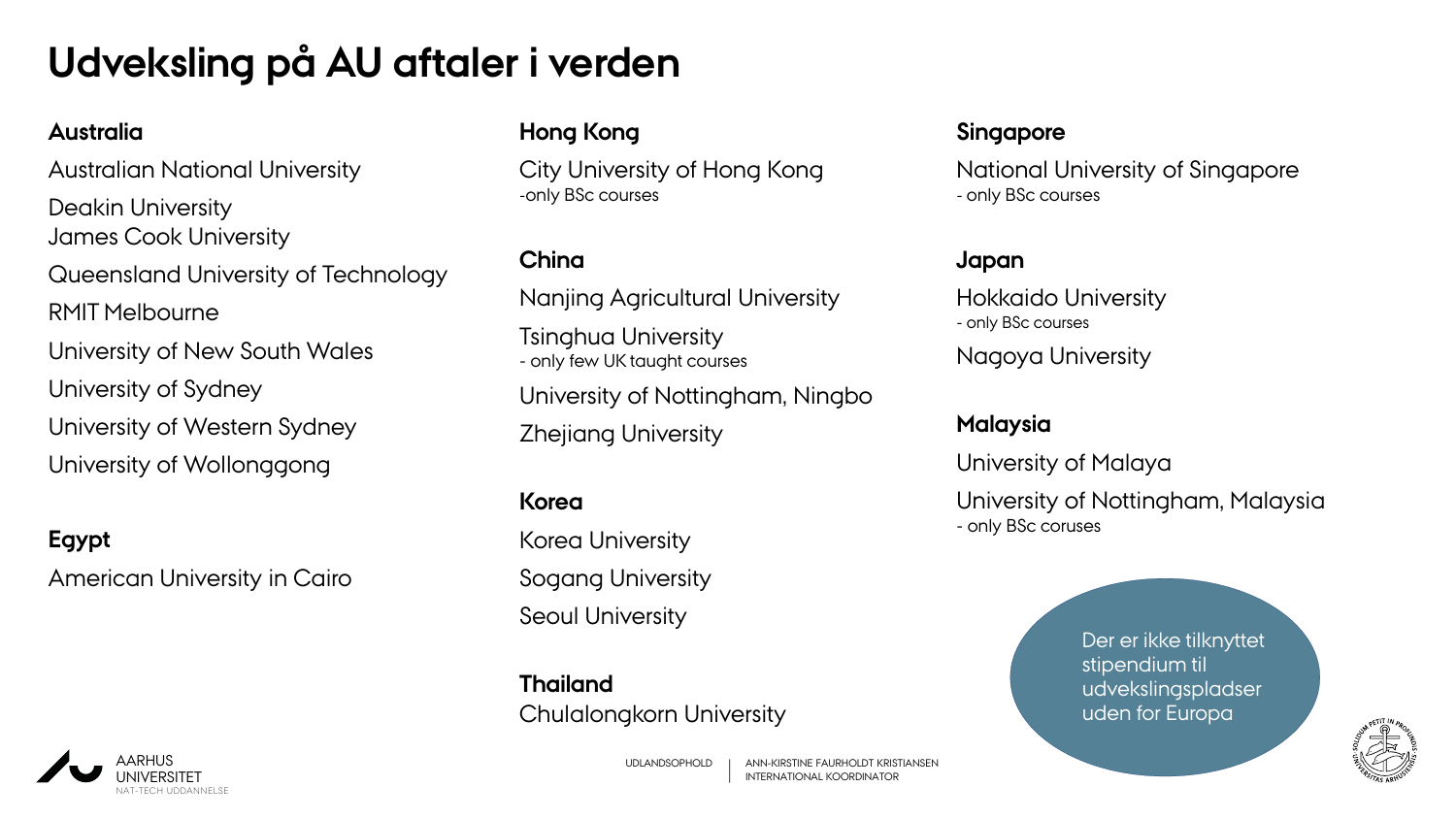### **TASSEP UNIVERSITY NETWORK**

- University of Calgary, i Alberta
- Dalhousie University, Halifax and Truro i Nova Scotia
- McMaster University, Hamilton i Ontario
- Queen's University, Kingston i Ontario
- Universite de Montreal, Montreal i Quebec
- University of Saskatchewan, Saskatoon i Saskatchewan
- University of Florida, Gainesville i Florida
- The University of Oregon, Eugene i Oregon







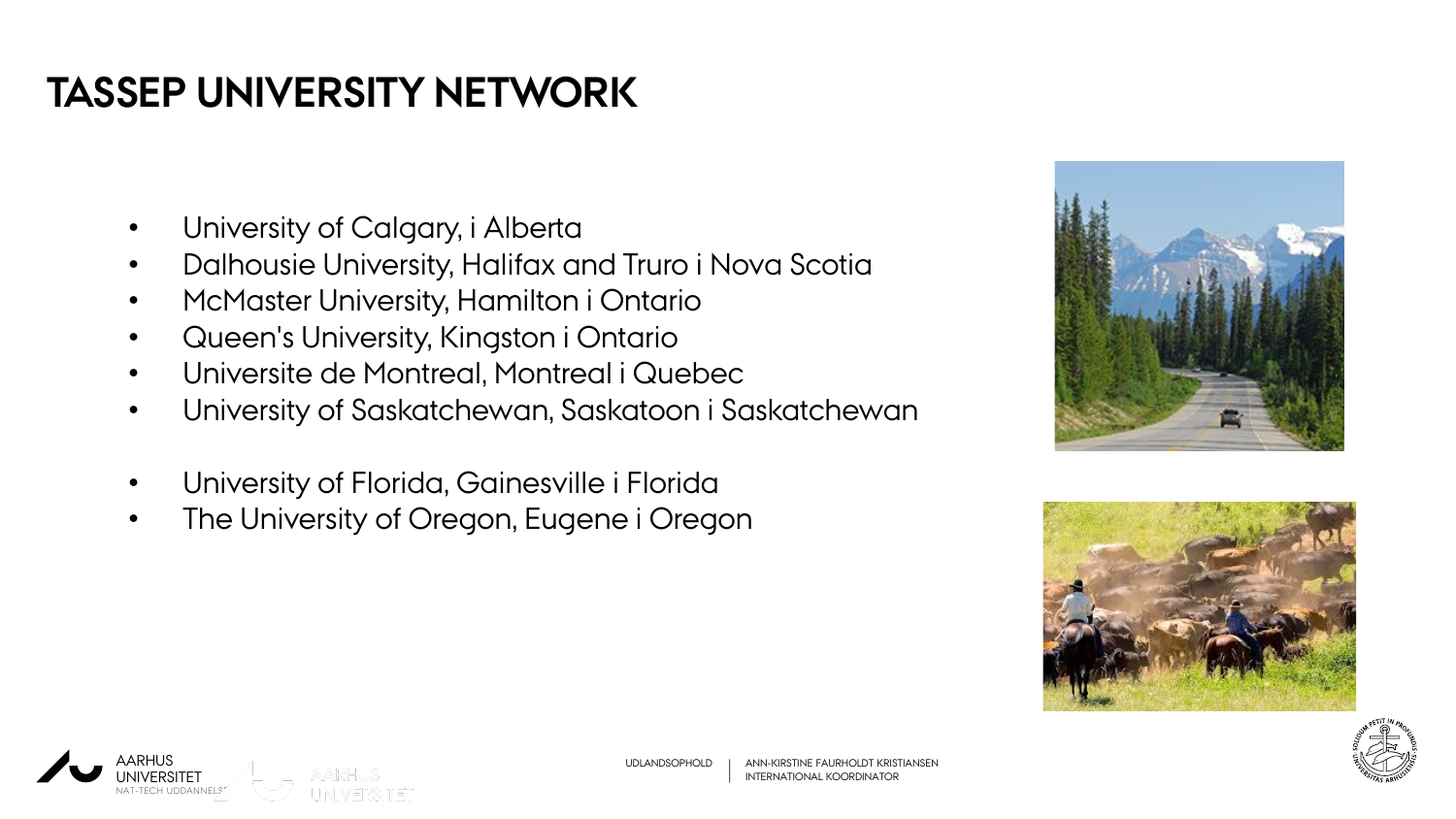# **HVORDAN**

#### **Trin for trin guide på studieportalen under RejsUd**

| Trin 1: Før ansøgning                             |  |
|---------------------------------------------------|--|
| Trin 2: Indlever din ansøgning med bilag          |  |
| Trin 3: Behandling af ansøgningerne               |  |
| Trin 4: Forhåndsgodkendelse om meritoverførsel    |  |
| Trin 5: Ansøgning til det udenlandske universitet |  |
| Trin 6: Inden afrejse                             |  |
| Trin 7: Mens du er ude                            |  |
| Trin 8: Efter hjemkomst                           |  |





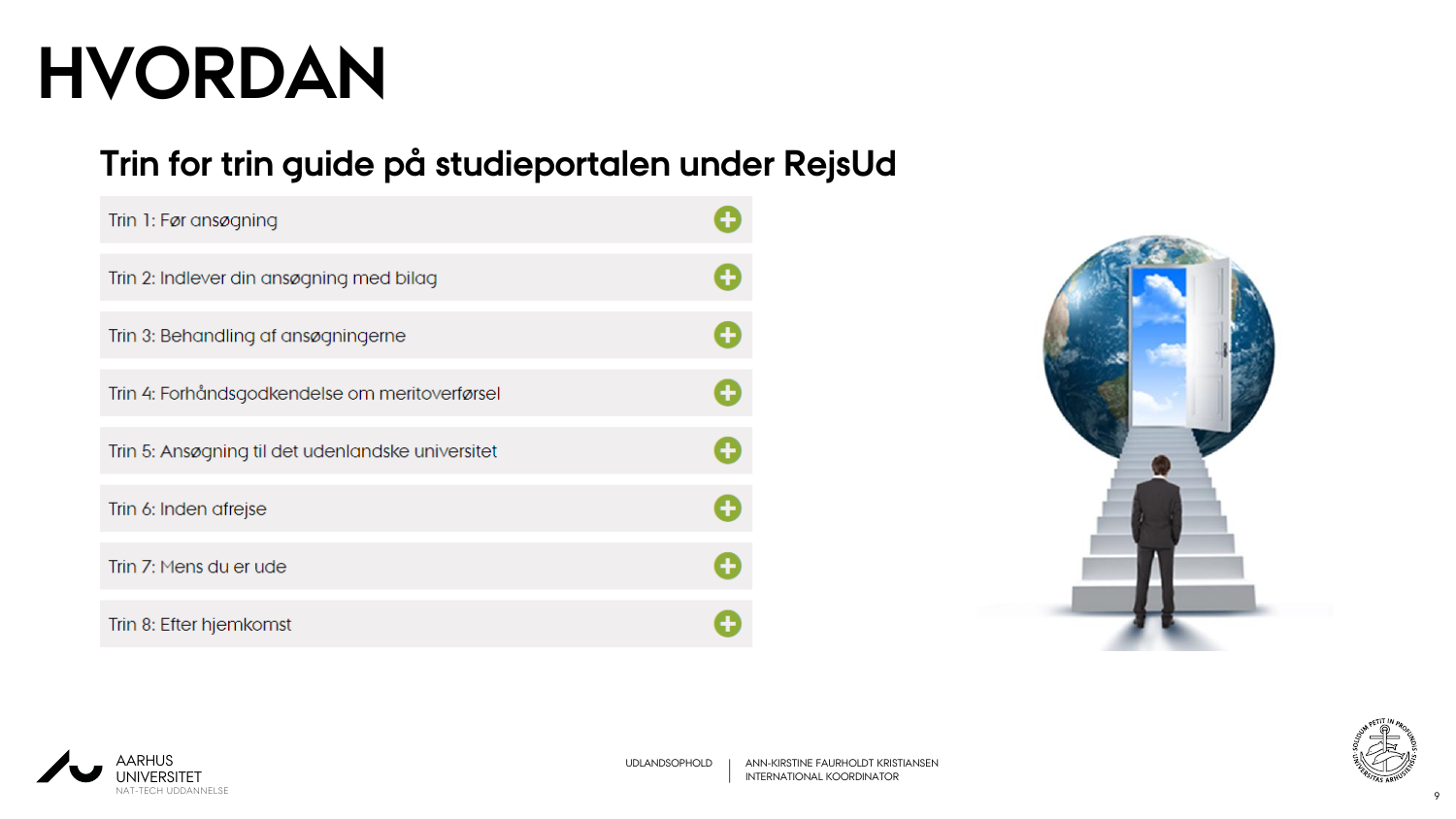### **TRIN 1: AFKLARING**

- Studieordningen hvornår kan jeg komme ud?
	- Har jeg obligatoriske kurser?
	- Hvilke kurser på AU kan jeg undvære?
- Hvorfor vil du på udlandsophold?
	- ud at opleve verden
	- opleve en anden studiekultur
	- læse et særligt fagområde
- $\checkmark$  Mulige universiteter inden for dit studieområde
	- Kursusudbud og sprog
	- Semesterstrukturen
- Søg vejledning og inspiration

| <b>ARHUS UNIVERSITY</b><br>4                                            |                     |                                                                               |                                                                                                     |                                              |
|-------------------------------------------------------------------------|---------------------|-------------------------------------------------------------------------------|-----------------------------------------------------------------------------------------------------|----------------------------------------------|
| <b>Exchange Opportunities</b><br>Countries<br>19<br>39<br>AU            | Programs<br>5<br>AU |                                                                               |                                                                                                     | contributors. Points @ 2012 LINZ<br>Show Map |
| 1 Exchange Opportunities<br><b>BE</b><br>1 Exchange Opportunities<br>CN |                     | Queensland University of Technology<br>Partner Institution<br>Country<br>City | Australia<br>Brisbane                                                                               | More Details                                 |
| 4 Exchange Opportunities<br>DE<br>1 Exchange Opportunities<br>DK        |                     | <b>Exchange Opportunities</b><br>Subject<br>Level abroad                      | Australia - Queensland<br>University of Technology<br>- all subjects<br>Undergraduate /<br>Bachelor |                                              |
| 1 Exchange Opportunities<br>ES<br>3 Exchange Opportunities              |                     |                                                                               |                                                                                                     |                                              |
|                                                                         |                     |                                                                               |                                                                                                     |                                              |
|                                                                         |                     | database                                                                      | Find pladser i<br>MoveON's                                                                          |                                              |

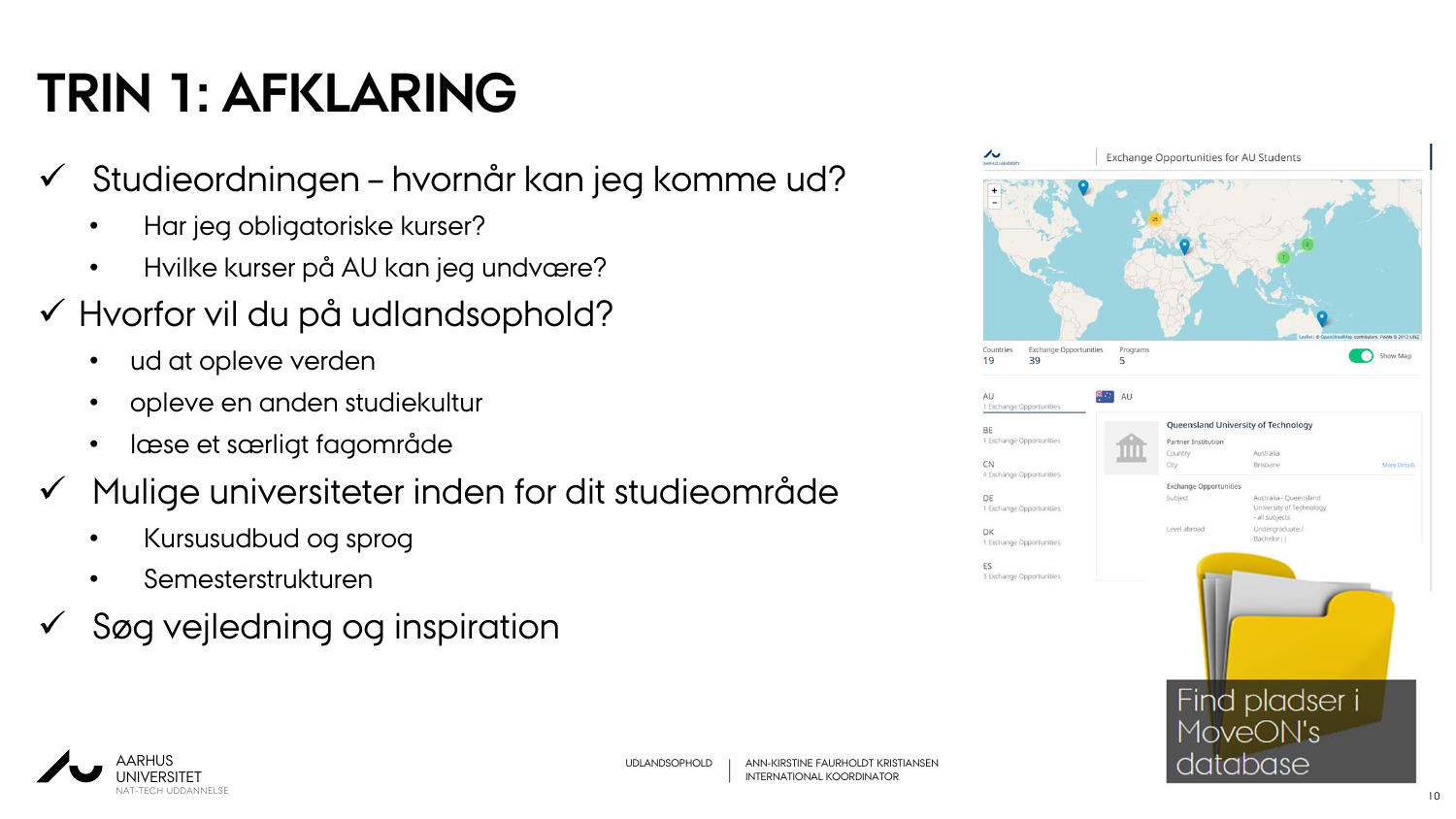### **TRIN 2: ANSØGNING TIL AU**

Udlandsophold gennem AU-aftale:

### **MoveOn 1. november – 1. december 2021**

### I efteråret 2022 eller foråret 2023







UDLANDSOPHOLD ANN-KIRSTINE FAURHOLDT KRISTIANSEN INTERNATIONAL KOORDINATOR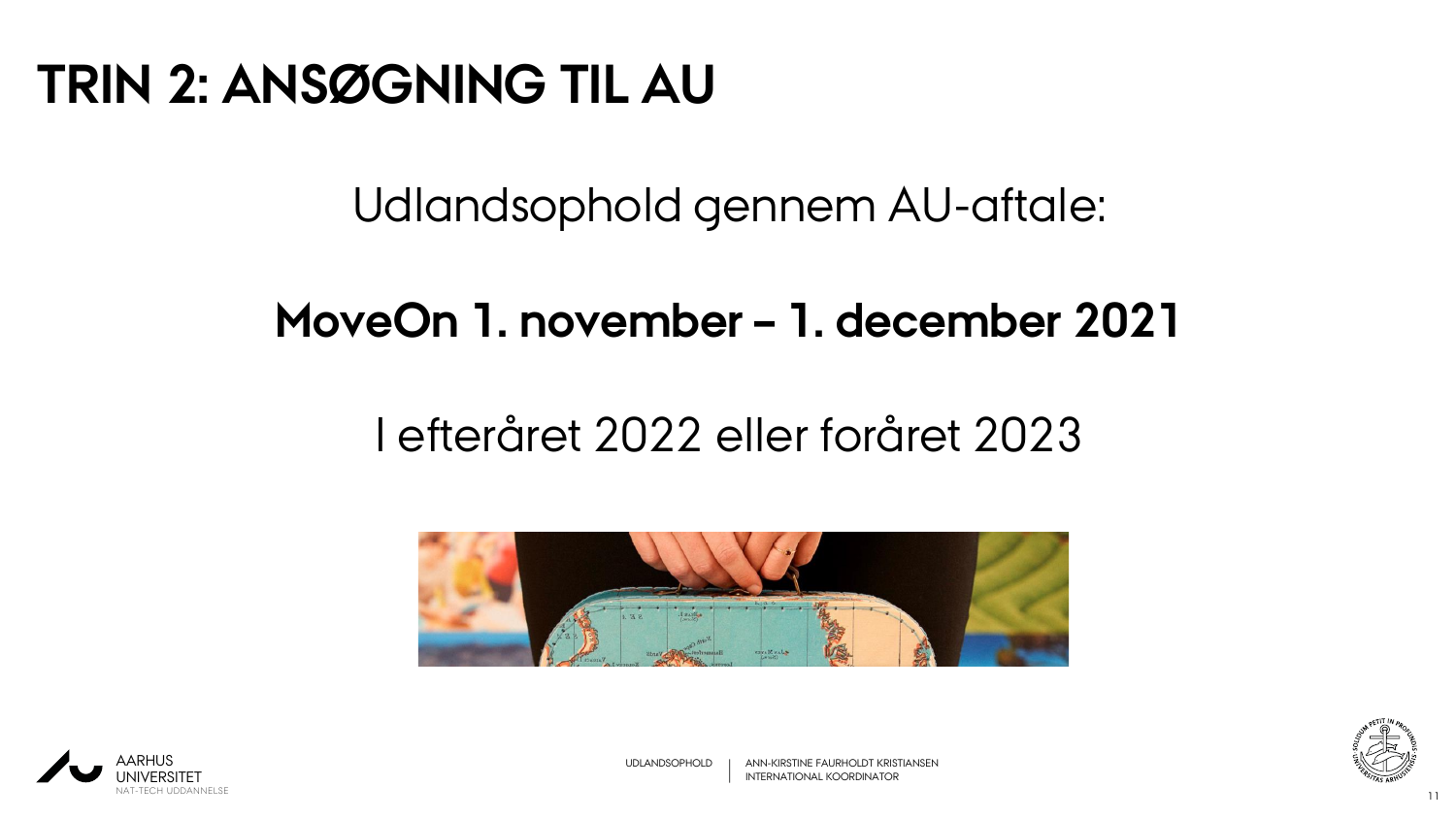# **FINANSIERING**

- Statens Uddannelsesstøtte SU
- Erasmusstipendium
- Fakultetsstipendium
	- Ansøgningsfrist 1.11. & 1.4.
- Udlandsstipendium (freemover)
- Legater og fonde
	- legatnet.dk





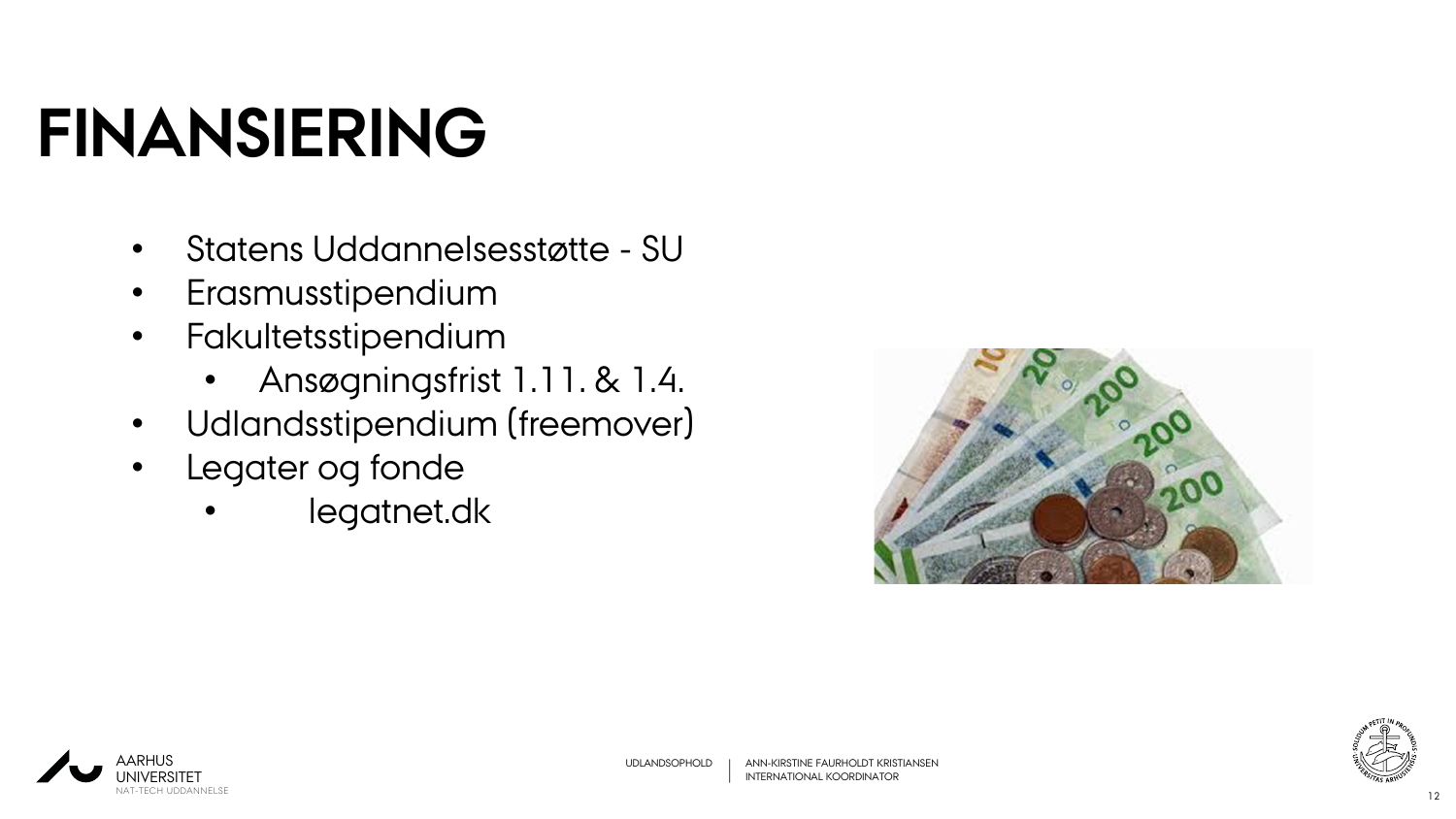# **HVAD FÅR DU UD AF DET?**

### **FAGLIGT**

- $\checkmark$  Nyt fagligt perspektiv
- Anderledes studiemiljø
- $\checkmark$  International forståelse
- $\checkmark$  Interkulturelle kompetencer
- **√ Netværk**



### **PERSONLIGT**

- $\checkmark$  Nyt kulturelt perspektiv
- Uafhængighed og modenhed
- **√ Netværk**
- Uforglemmelig oplevelse



13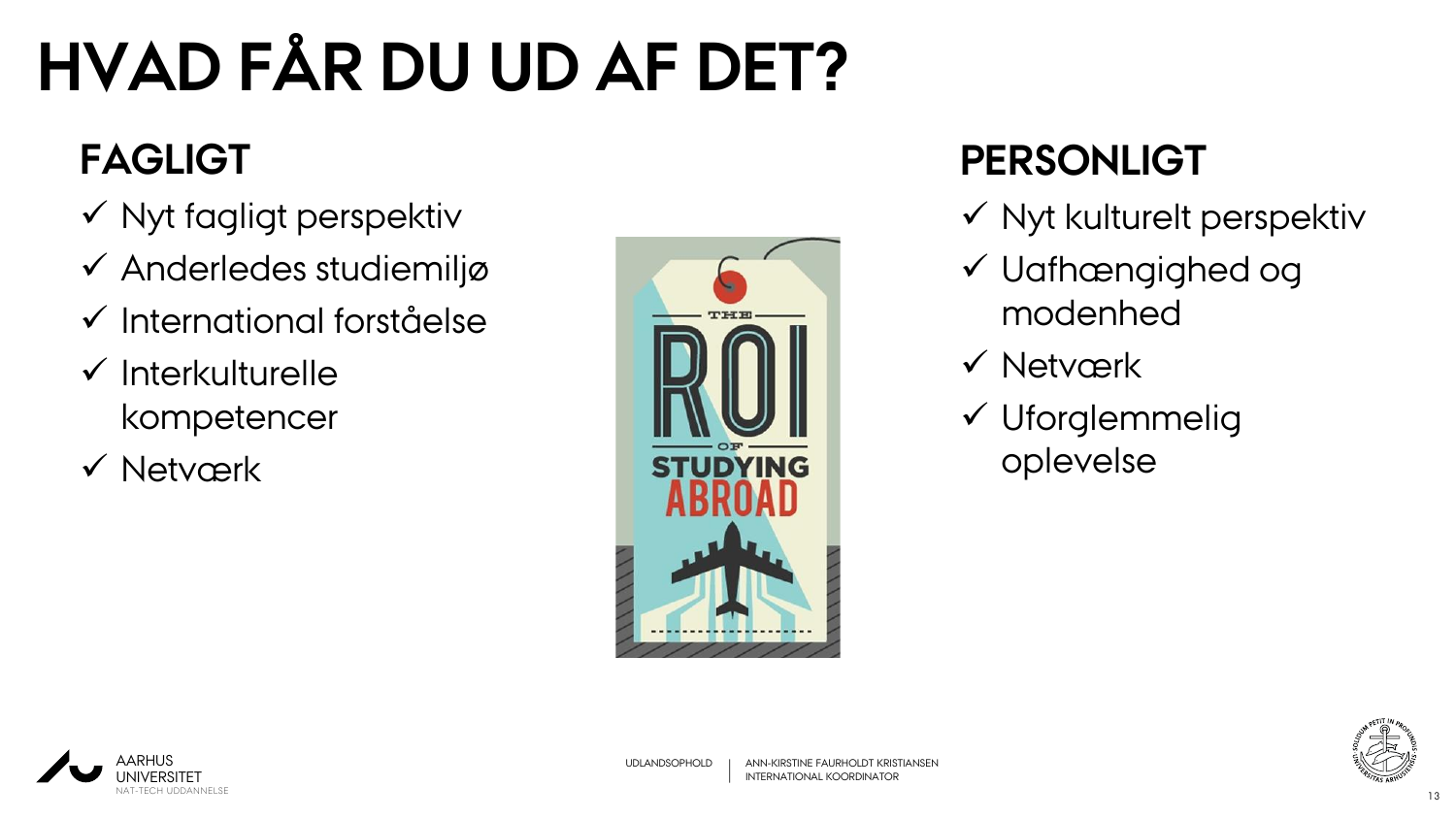# **MERE INFORMATION**

### STUDIEPORTAL - GEOSCIENCE

|                                                       | S L   A<br>$-1$                                                                                          | $\frac{\text{Bear I.}}{\text{(Norm.)}}$                                     | S. E. A      |           |  |
|-------------------------------------------------------|----------------------------------------------------------------------------------------------------------|-----------------------------------------------------------------------------|--------------|-----------|--|
|                                                       | JAN MAYEN                                                                                                | North Cape (ME) Vardo<br>Hammerfest <sub>-to</sub><br>LOFOTEN, O            | KOLGUEV I.A  | VAIGACH I |  |
| Exchange Opportunities for AU Students<br>Text Search | <b>AARHUS UNIVERSITY</b><br>Find information about AU's partner institutions.                            | Your degree programme at AU -<br>NAT - Bachelor of Chemistry                | $^\circledR$ |           |  |
| Level abroad                                          |                                                                                                          | Country                                                                     | v            |           |  |
| Partner Institution                                   | Q Search                                                                                                 |                                                                             |              |           |  |
|                                                       | Home Maps & Directions Search Emergency Info<br>Copyright @2019 All Rights Reserved<br>Powered by MoveON | Terms Of Use Privacy. Copyright Trademarks Non-Discrimination Accessibility |              |           |  |

#### **Send mig en mail eller book en samtale**

#### **Ann-Kirstine Faurholdt Kristiansen** AC-fuldmægtig

- akfk@au.dk  $\triangleright$
- 1520, 123 ⋒
- +4593508154 п







UDLANDSOPHOLD | ANN-KIRSTINE FAURHOLDT KRISTIANSEN INTERNATIONAL KOORDINATOR